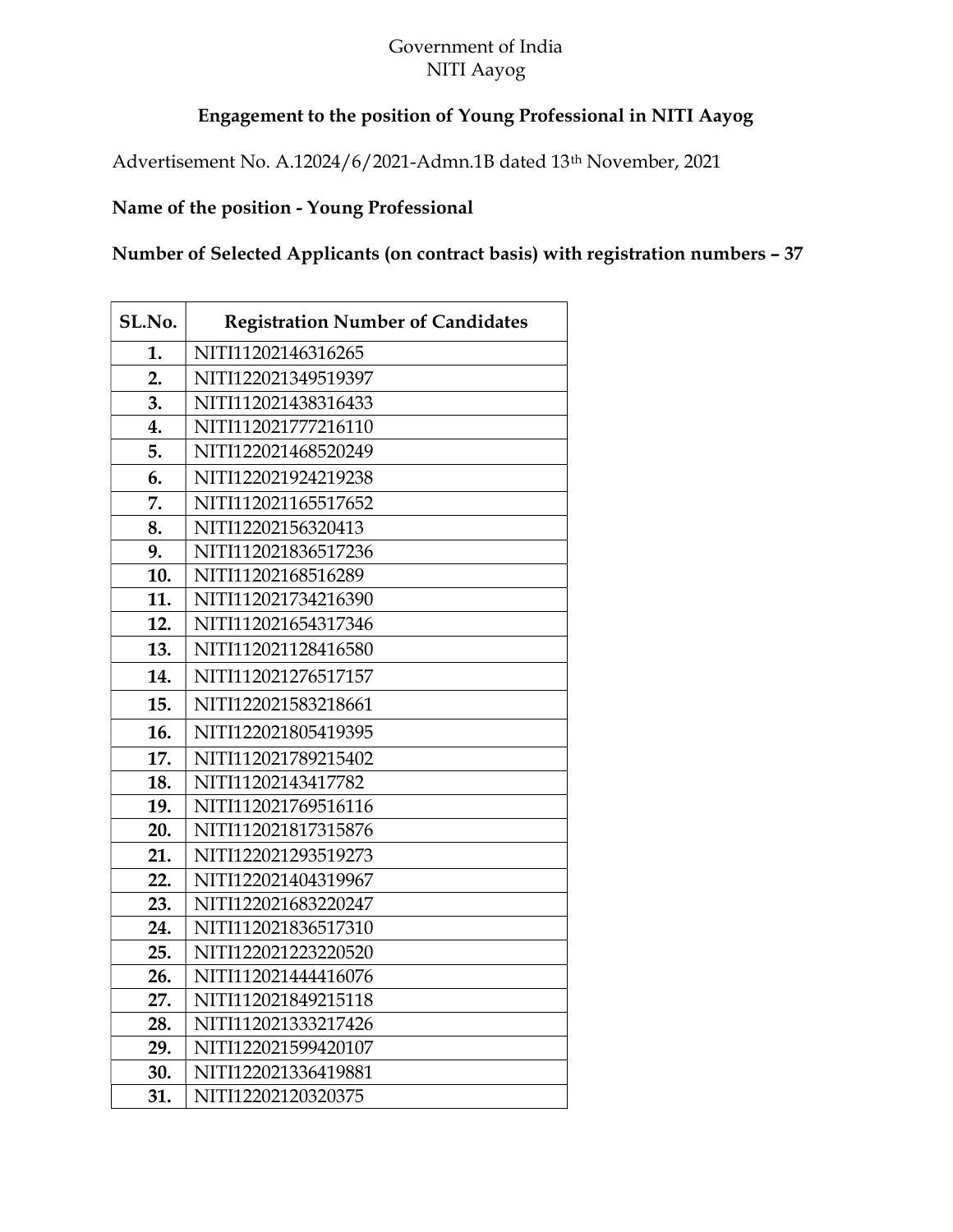| 32. | NITI112021829217273 |
|-----|---------------------|
| 33. | NITI112021658317828 |
| 34. | NITI122021260518241 |
| 35. | NITI11202163315384  |
| 36. | NITI112021964215449 |
| 37. | NITI122021722420167 |

Reserve List: (for the position of Young Professional) (against refusal/future vacancy within one year): 52

| <b>Sl.No.</b>           | Registration number of candidates |
|-------------------------|-----------------------------------|
| 1                       | NITI112021821316097               |
| $\overline{2}$          | NITI122021431418896               |
| 3                       | NITI112021313214845               |
| $\overline{\mathbf{4}}$ | NITI112021513317195               |
| 5                       | NITI122021684318991               |
| 6                       | NITI122021132320579               |
| 7                       | NITI112021278418198               |
| 8                       | NITI122021447220346               |
| 9                       | NITI112021338417644               |
| 10                      | NITI112021640314883               |
| 11                      | NITI112021363515785               |
| 12                      | NITI11202138418118                |
| 13                      | NITI122021141319726               |
| 14                      | NITI112021363517087               |
| 15                      | NITI112021758515481               |
| 16                      | NITI122021323419806               |
| 17                      | NITI122021643218769               |
| 18                      | NITI112021178416232               |
| 19                      | NITI11202138417697                |
| 20                      | NITI112021202516387               |
| 21                      | NITI112021744515441               |
| 22                      | NITI112021482215232               |
| 23                      | NITI122021493219625               |
| 24                      | NITI112021984417132               |
| 25                      | NITI112021848516879               |
| 26                      | NITI1220217318843                 |
| 27                      | NITI112021904516181               |
| 28                      | NITI112021141417971               |
| 29                      | NITI112021734415097               |
| 30                      | NITI122021733419807               |
| 31                      | NITI112021196216179               |
| 32                      | NITI11202179215747                |
| 33                      | NITI122021129418366               |